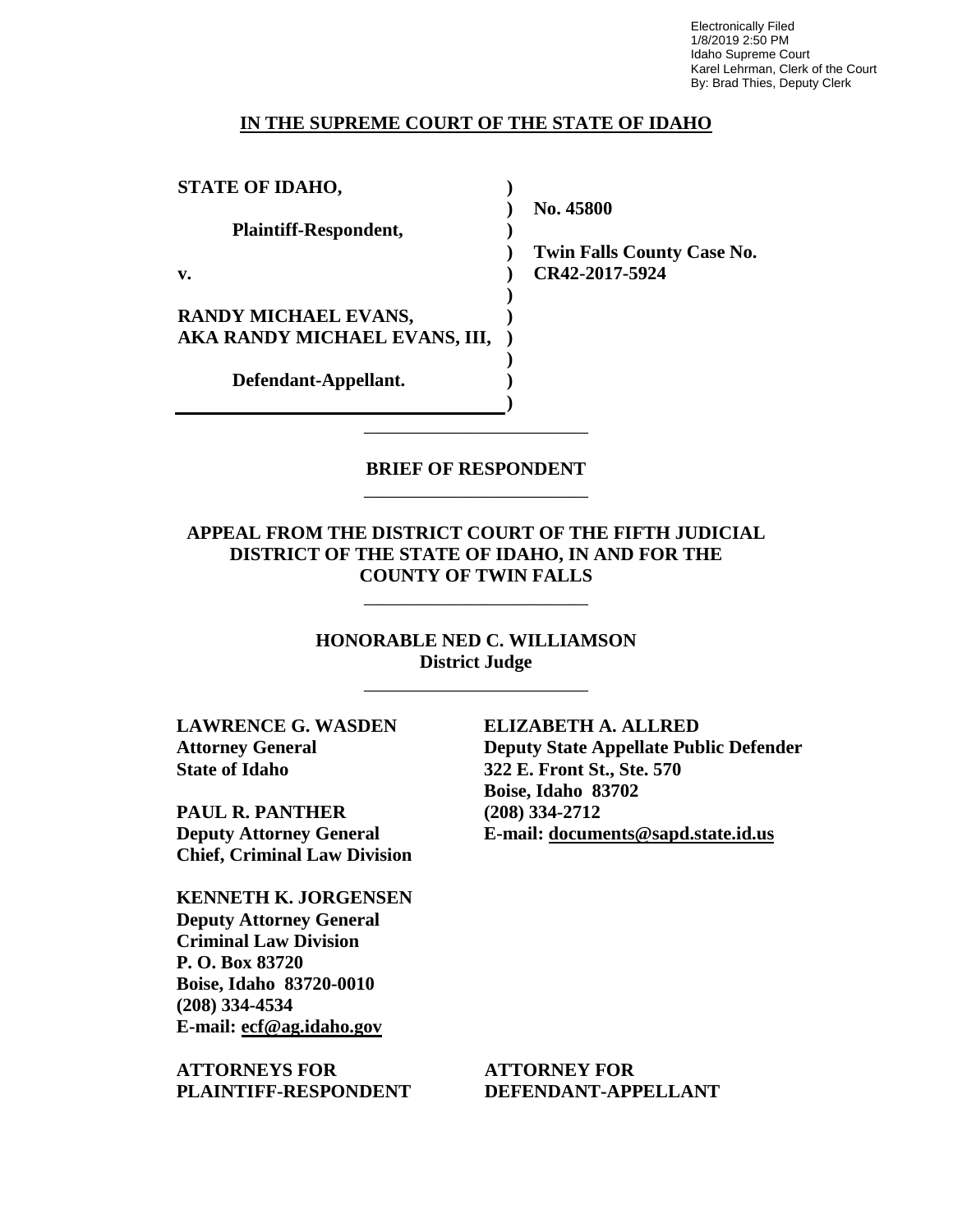# **TABLE OF CONTENTS**

| $\mathbf{I}$ . |                 | Evans Has Failed To Show Error In The Denial Of |  |
|----------------|-----------------|-------------------------------------------------|--|
|                | A.              |                                                 |  |
|                | <b>B.</b>       | Application Of The Correct Legal Standards      |  |
|                | $\mathcal{C}$ . | Evans' Invitation To Apply An Erroneous         |  |
| II.            |                 | Evans Has Failed To Show An Abuse Of Sentencing |  |
|                |                 |                                                 |  |
|                |                 |                                                 |  |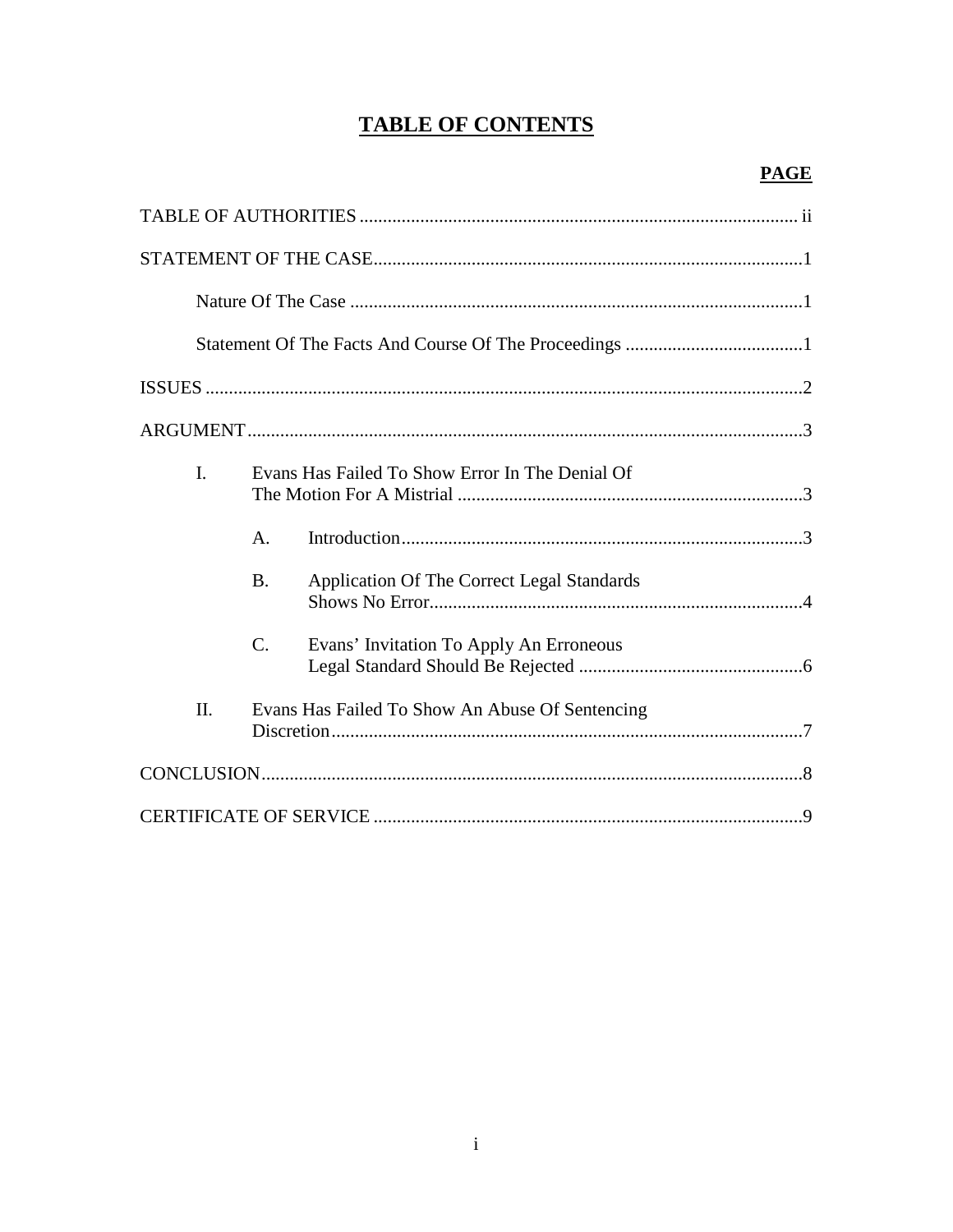# **TABLE OF AUTHORITIES**

| <b>CASES</b> | <b>PAGE</b> |
|--------------|-------------|
|              |             |
|              |             |
|              |             |
|              |             |
|              |             |
|              |             |
|              |             |
|              |             |
|              |             |
|              |             |
|              |             |
|              |             |
|              |             |
|              |             |
|              |             |
|              |             |
|              |             |

# **RULES**

|--|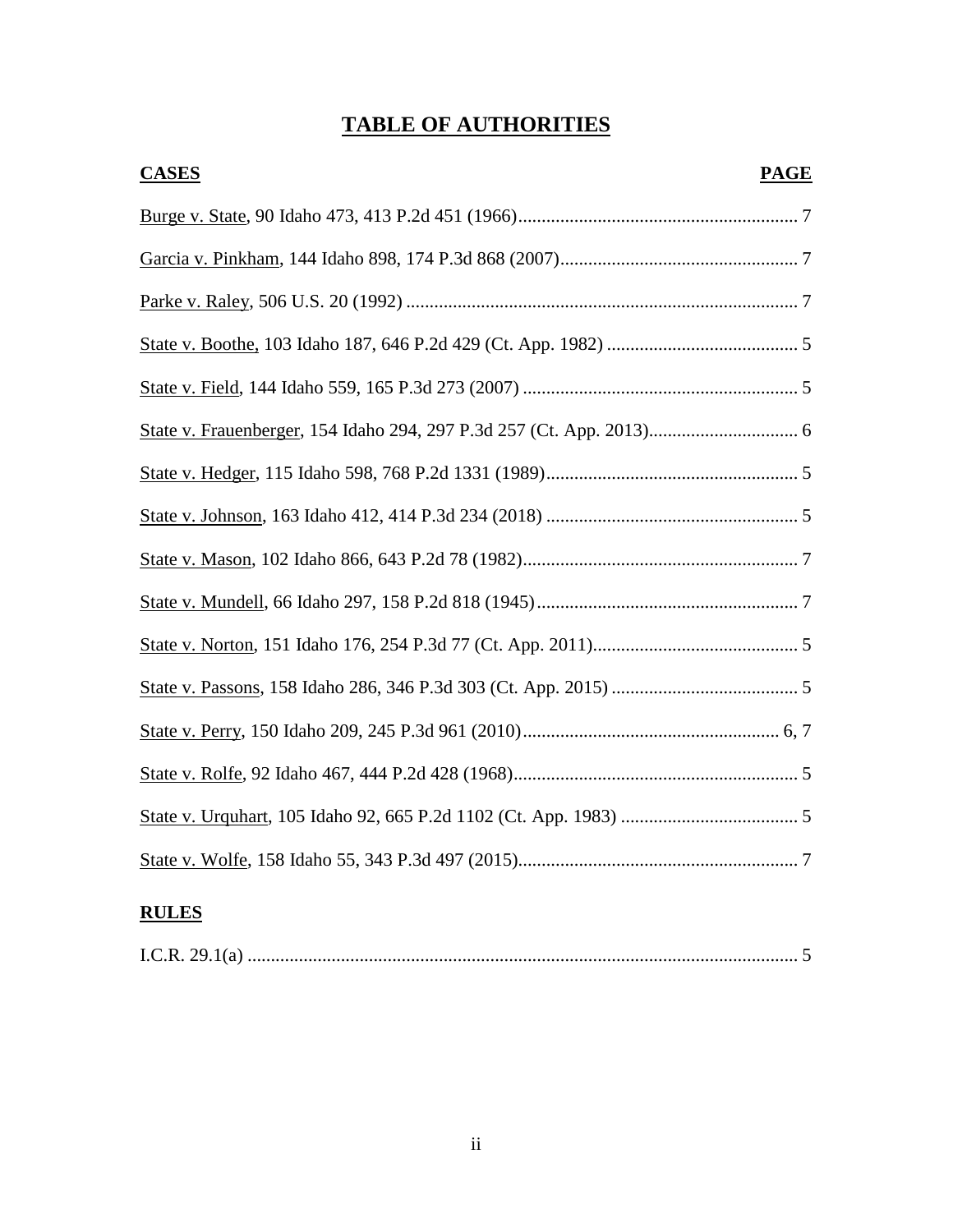#### STATEMENT OF THE CASE

#### Nature Of The Case

 Randy Michael Evans appeals from his judgment for battery with intent to commit murder, with a firearm enhancement.

#### Statement Of The Facts And Course Of The Proceedings

The state charged Evans with battery with intent to commit murder, with a firearm enhancement. (R., pp. 90-92, 189-91, 204-05.) The case proceeded to jury trial. (R., pp. 206-19.) The evidence at trial showed that Evans attacked his ex-wife, Cheyann Lundstrom, with whom he was engaged in a custody battle for their son, and shot her three times with a handgun. (Trial Tr., p. 184, L.  $20 - p$ . 204, L. 10.) At the conclusion of trial, the jury found Evans guilty. (R., p. 221.) The district court imposed a sentence of 35 years with 30 years determinate and entered judgment. (R., pp. 262-66.) Evans filed a timely notice of appeal. (R., pp. 272-76, 292-97.)

Evans filed a Rule 35 motion for leniency. (R., pp. 307-10.) The district court denied the motion. (Supp. R., pp. 14-21.)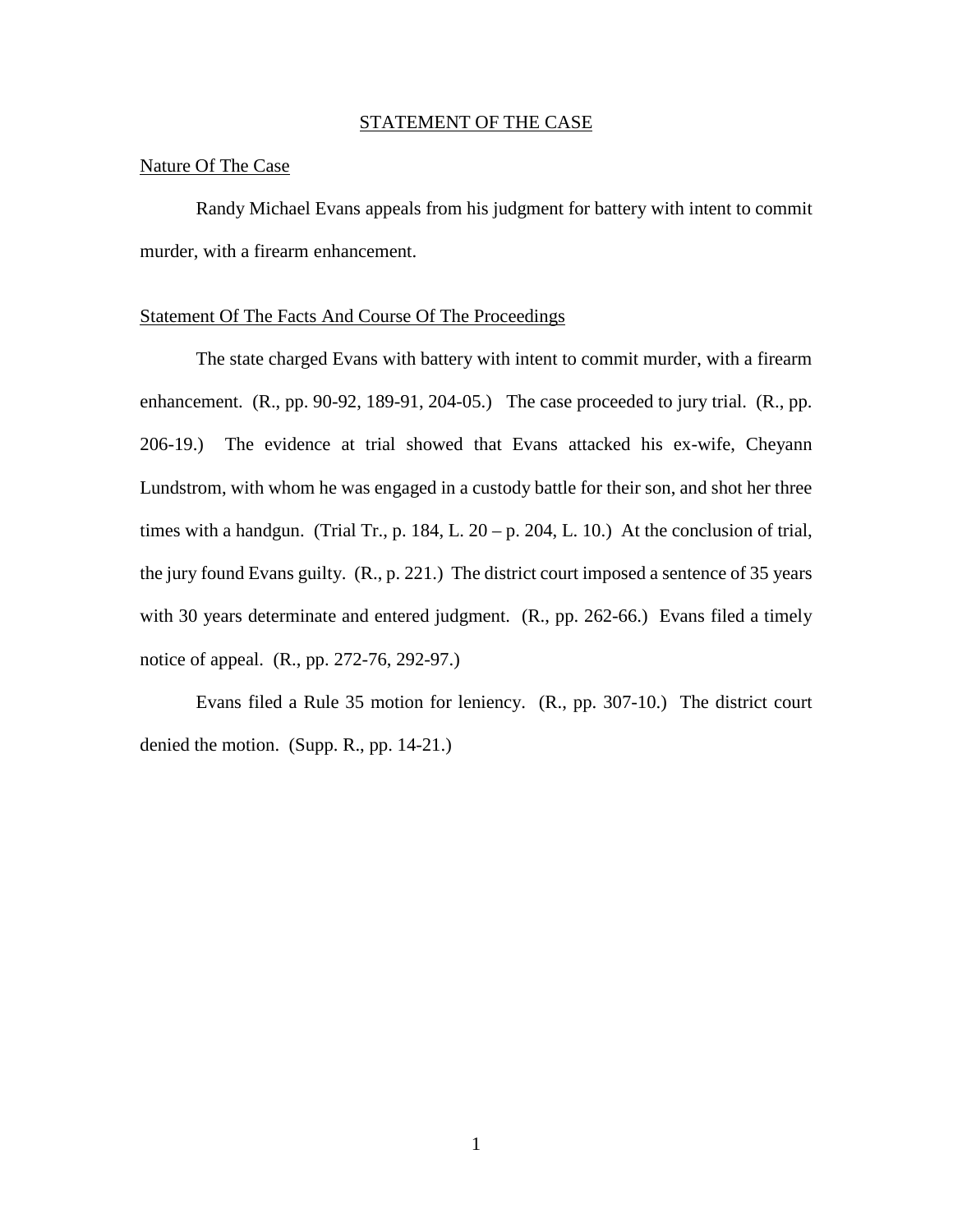## ISSUES

Evans states the issues on appeal as:

- I. Did the district court err in denying Mr. Evan's [sic] motion for a mistrial?
- II. Did the district court abuse its discretion when it imposed, upon Mr. Evans, a unified sentence of thirty-five years, with thirty years fixed following his conviction for battery with intent to commit murder?
- III. Did the district court abuse its discretion when it denied Mr. Evans's Idaho Criminal Rule 35 Motion for a Reduction of Sentence?

(Appellant's brief, p. 4.)

The state rephrases the issues as:

1. Has Evans failed to show error in the denial of the motion for a mistrial based on a witness's comment that she warned Evans he would go back to prison if he followed through with his plan to kill his ex-wife?

2. Has Evans failed to show an abuse of sentencing discretion?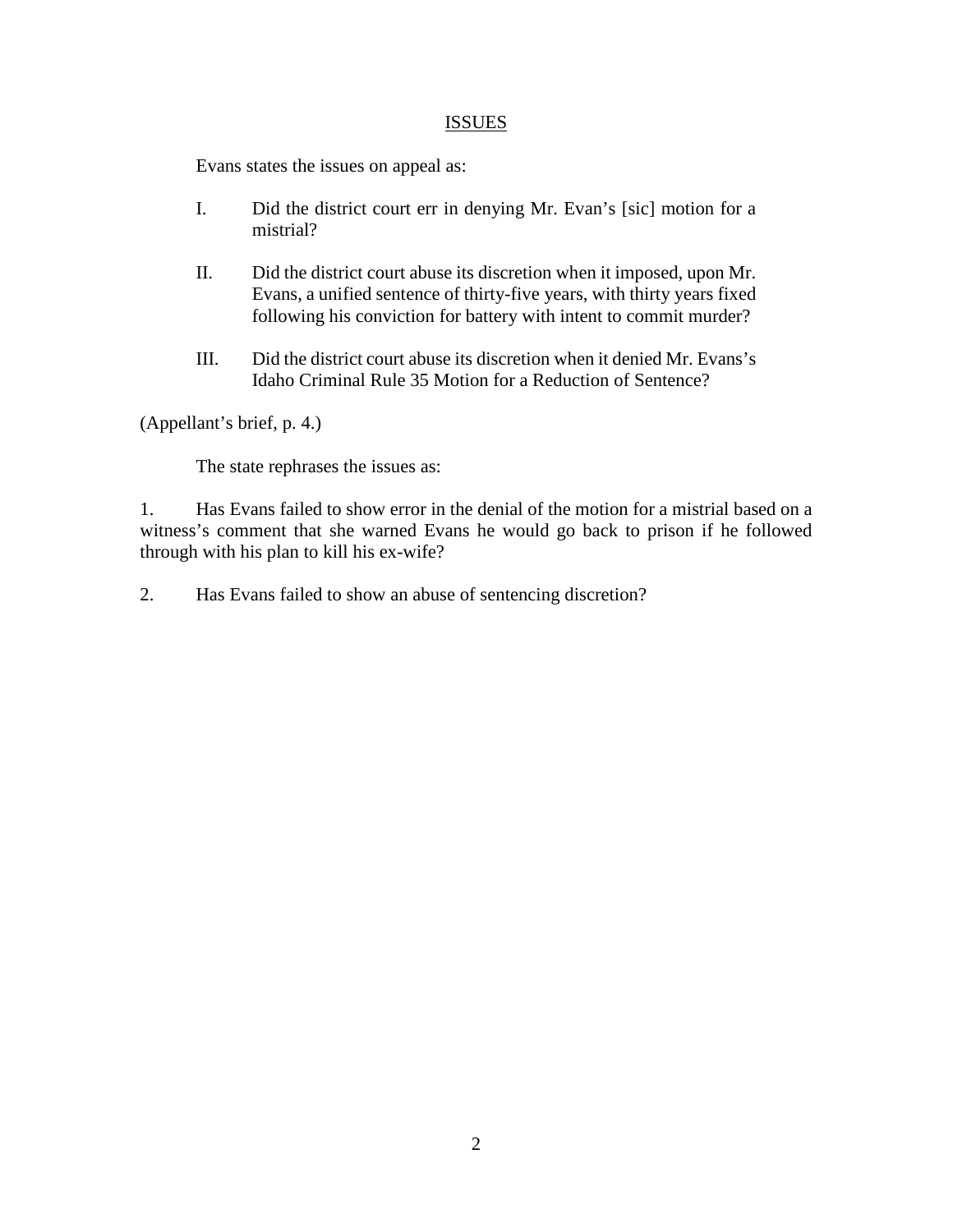#### ARGUMENT

# I. Evans Has Failed To Show Error In The Denial Of The Motion For A Mistrial

#### A. Introduction

At trial, Kayla Colson testified that she was good friends with Evans. (Trial Tr., p. 362, L. 4 – p. 364, L. 10.) Evans told Colson of his "plans to harm [Cheyann], plans to plant drugs in [her] house and get Cheyann thrown back in jail," and plans to "snipe her" "with a gun" and "do something destructive." (Trial Tr., p. 364, L.,  $21 - p$ . 366, L. 7.) When asked if she tried "to dissuade him from any of this," Colson testified she "would tell him that if he did anything like that, he would get caught and end up back in prison and then he —." (Trial Tr., p. 366, Ls. 12-15.)

The defense immediately objected, and the district court instructed the jury to disregard any testimony about prison. (Trial Tr., p. 266, Ls. 16-25.) Shortly thereafter, the defense moved for a mistrial. (Trial Tr., p. 369, L.  $17 - p$ . 371, L. 7.) The court reviewed the testimony and its curative instructions. (Trial Tr., p. 371, L.  $8 - p$ . 372, L. 7.) It concluded that the statement was a "slip-up or an innocent mistake by the witness," that the prosecution did nothing to adduce the testimony about prison, and that the entire problem was her use of the word "back." (Trial Tr., p. 372, Ls. 8-12; p. 374, Ls. 12-15; p. 391, L. 18 – p. 392, L. 9.)

The district court delayed its ruling until after the presentation of evidence. (Trial Tr., p. 474, Ls. 2-6.) It reviewed the circumstances leading to the motion and the arguments of the parties, and addressed the question of whether the statement "'back in prison' would deprive Mr. Evans of a fair trial in light of the record." (Trial Tr., p. 474, L.  $7 - p$ . 478, L. 21.) The district court considered its options. (Trial Tr., p. 478, L.  $22 - p$ , 479, L. 4.) It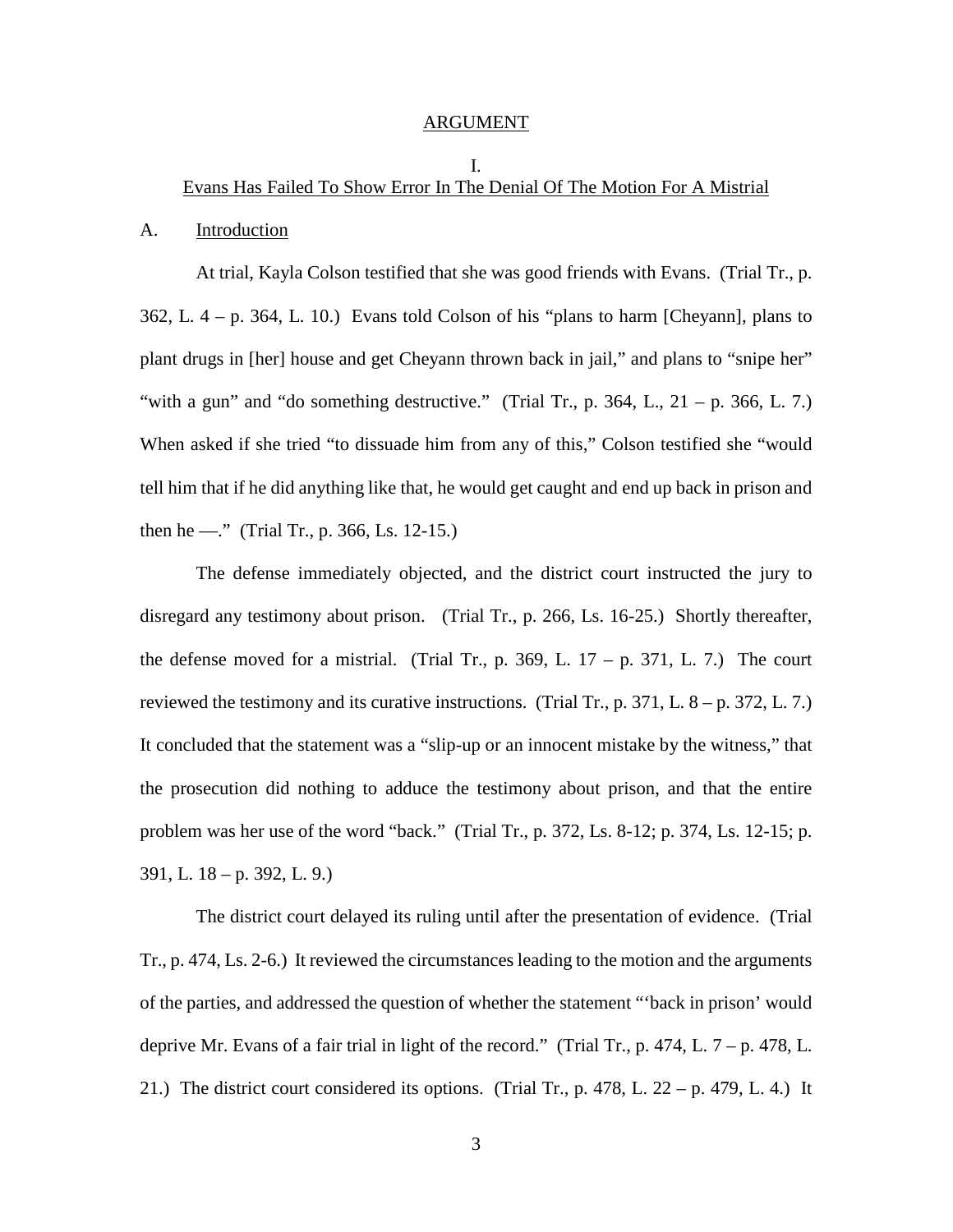applied three factors from applicable cases: first it considered the strength of the evidence, concluding the state had presented "a strong case" to which the potential prejudice "pales in comparison." (Trial Tr., p. 479, L.  $5 - p$ . 480, L. 20.) Second, the district court found the statement "significant." (Trial Tr., p. 480, Ls. 21-25.) Finally, it considered the curative instructions, which were broad and prompt. (Trial Tr., p. 481, Ls. 1-4.)

The district court denied the motion for mistrial, concluding the prejudice was cured and that even without the curative instructions the trial would be fair. (Trial Tr., p. 481,  $\text{Ls. } 5-11.$ )

On appeal Evans argues the district court erred because he was "deprived … of a fair trial." (Appellant's brief, p. 6.) He first erroneously argues that, rather than review the district court's determination that a fair trial could still be had despite the statement, this Court should assume the district court erred and require the state to demonstrate harmless error on appeal. (Appellant's brief, pp. 5-6, 9.) This argument is without any support in the law. Evans argues alternatively that if this Court should apply the correct legal standard it should still find that he was denied a fair trial. (Appellant's brief, pp. 9- 10.) This argument does not withstand scrutiny because the district court correctly concluded Evans was not denied a fair trial under the circumstances of this case.

#### B. Application Of The Correct Legal Standards Shows No Error

The standard applied by the district court to a mistrial motion is set forth by rule: "A mistrial may be declared on motion of the defendant when there occurs during the trial, either inside or outside the courtroom, an error or legal defect in the proceedings, or conduct that is prejudicial to the defendant and deprives the defendant of a fair trial." I.C.R.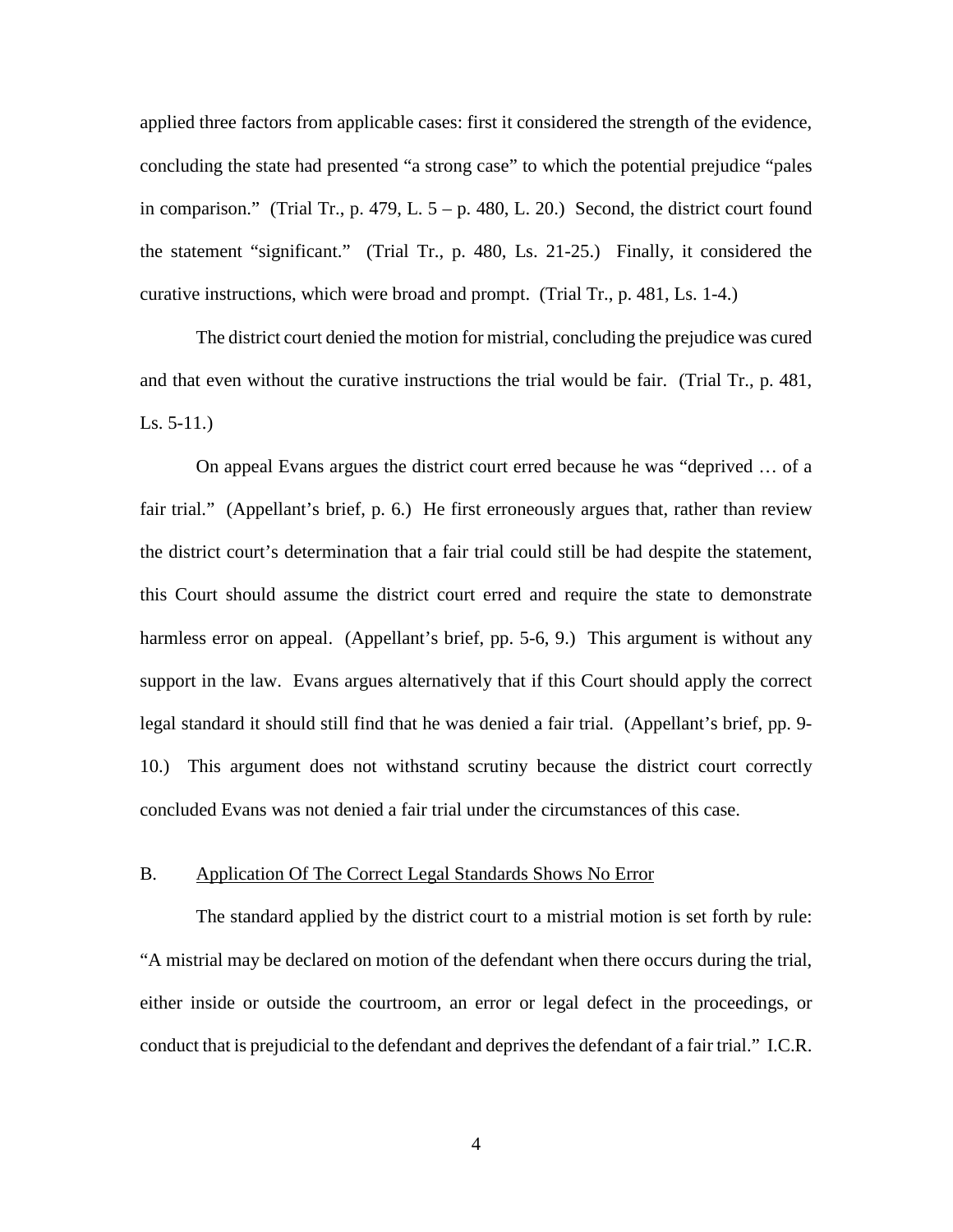29.1(a). The standard of appellate review of the district court's ruling that an error, defect, or conduct did not deprive the defendant of a fair trial is well established:

In reviewing a district court's denial of a motion for mistrial in a criminal case, the question is not whether the trial judge reasonably exercised his discretion in light of circumstances existing when the mistrial motion was made. Rather, the question must be whether the event which precipitated the motion for mistrial represented reversible error when viewed in the context of the full record. Thus, where a motion for mistrial has been denied in a criminal case, the "abuse of discretion" standard is a misnomer. The standard, more accurately stated, is one of reversible error. Our focus is upon the continuing impact on the trial of the incident that triggered the mistrial motion. The trial judge's refusal to declare a mistrial will be disturbed only if that incident, viewed retrospectively, constituted reversible error.

State v. Johnson, 163 Idaho 412, 421, 414 P.3d 234, 243 (2018) (internal quotation omitted). See also State v. Field, 144 Idaho 559, 571, 165 P.3d 273, 285 (2007); State v. Passons, 158 Idaho 286, 292-93, 346 P.3d 303, 309-10 (Ct. App. 2015) (calling this standard "well established"); State v. Norton, 151 Idaho 176, 192-93, 254 P.3d 77, 93-94 (Ct. App. 2011) (calling this standard "well established"); State v. Urquhart, 105 Idaho 92, 95, 665 P.2d 1102, 1105 (Ct. App. 1983).

As set forth above, the district court carefully considered the entirety of the trial, the potential prejudice from the inadmissible statement about "back to prison," and the effect of the curative instructions and concluded that the statement did not deprive Evans of a fair trial. Where "improper testimony inadvertently arises and the trial court promptly instructs the jury to disregard the evidence, it must be presumed that the jury obeyed the trial court's direction entirely." State v. Hedger, 115 Idaho 598, 601, 768 P.2d 1331, 1334 (1989) (citing State v. Rolfe, 92 Idaho 467, 444 P.2d 428 (1968); State v. Boothe, 103 Idaho 187, 646 P.2d 429 (Ct. App. 1982)). "Absent compelling circumstances dictating the opposite conclusion, a curative instruction is normally an effective remedy when a jury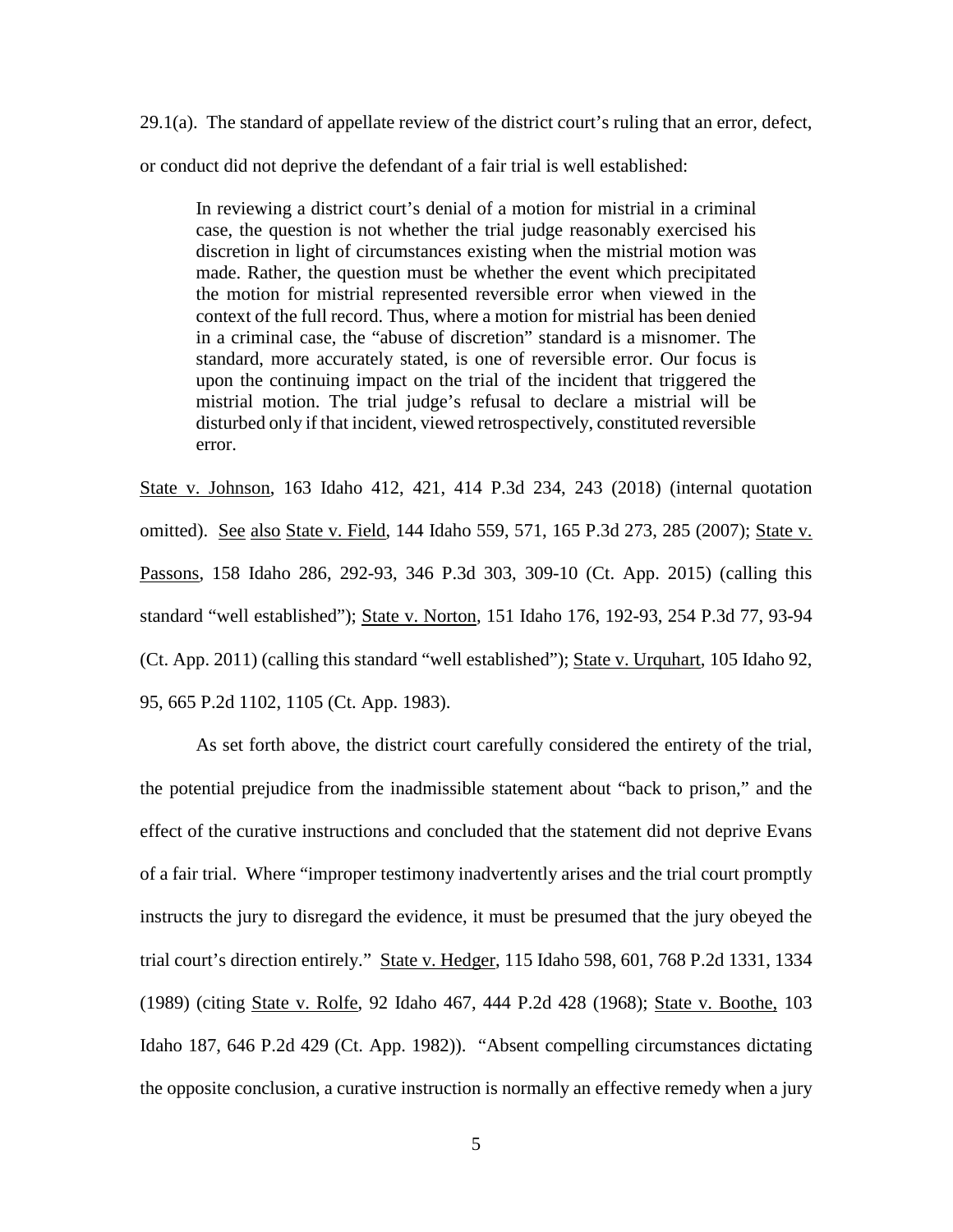is wrongly exposed to inadmissible evidence." State v. Frauenberger, 154 Idaho 294, 302, 297 P.3d 257, 265 (Ct. App. 2013). There is nothing in this record to suggest that the curative instructions were not effective under the facts of this case.

On appeal, Evans argues that the jury speculated that because he went to prison for grand theft, instead of jail or being placed on probation, he must have presented a "greater danger to society." (Appellant's brief, pp.  $9-10<sup>1</sup>$  $9-10<sup>1</sup>$  $9-10<sup>1</sup>$ ) Evans does not articulate why this would have affected their view of his alibi defense.<sup>[2](#page--1-1)</sup> Indeed, any "bad character" evidence was of marginal prejudice in a trial that was exclusively about identification. The "back to prison" statement did not amount to compelling circumstances whereby the Court would conclude that the jury ignored the curative instructions and decided the alibi and identity issue on the basis of evidence they were instructed to not consider.

The district court's analysis was legally proper and supported by the record. Evans has failed to show error.

# C. Evans' Invitation To Apply An Erroneous Legal Standard Should Be Rejected

Evans argues that the well-established standard for appellate review of a district court's denial of a mistrial motion "is unclear." (Appellant's brief, pp. 5-6 (citing State v. Perry, 150 Idaho 209, 227, 245 P.3d 961, 979 (2010).) He then argues that he should be relieved of his obligation to demonstrate error and the state should have the burden of proving harmless error. This argument fails for many reasons on logic alone, but primarily it fails for two reasons:

 $\overline{a}$ 

<sup>&</sup>lt;sup>1</sup> Evans in fact went to prison on a rider. (Trial Tr., p. 624, L.  $18 - p$ . 625, L. 4.)

 $2^2$  The district court noted at sentencing that identification of the shooter was the only disputed issue, and the evidence Evans was the shooter was "overwhelming." (Trial Tr., p. 620, L. 9 – p. 624, L. 5.)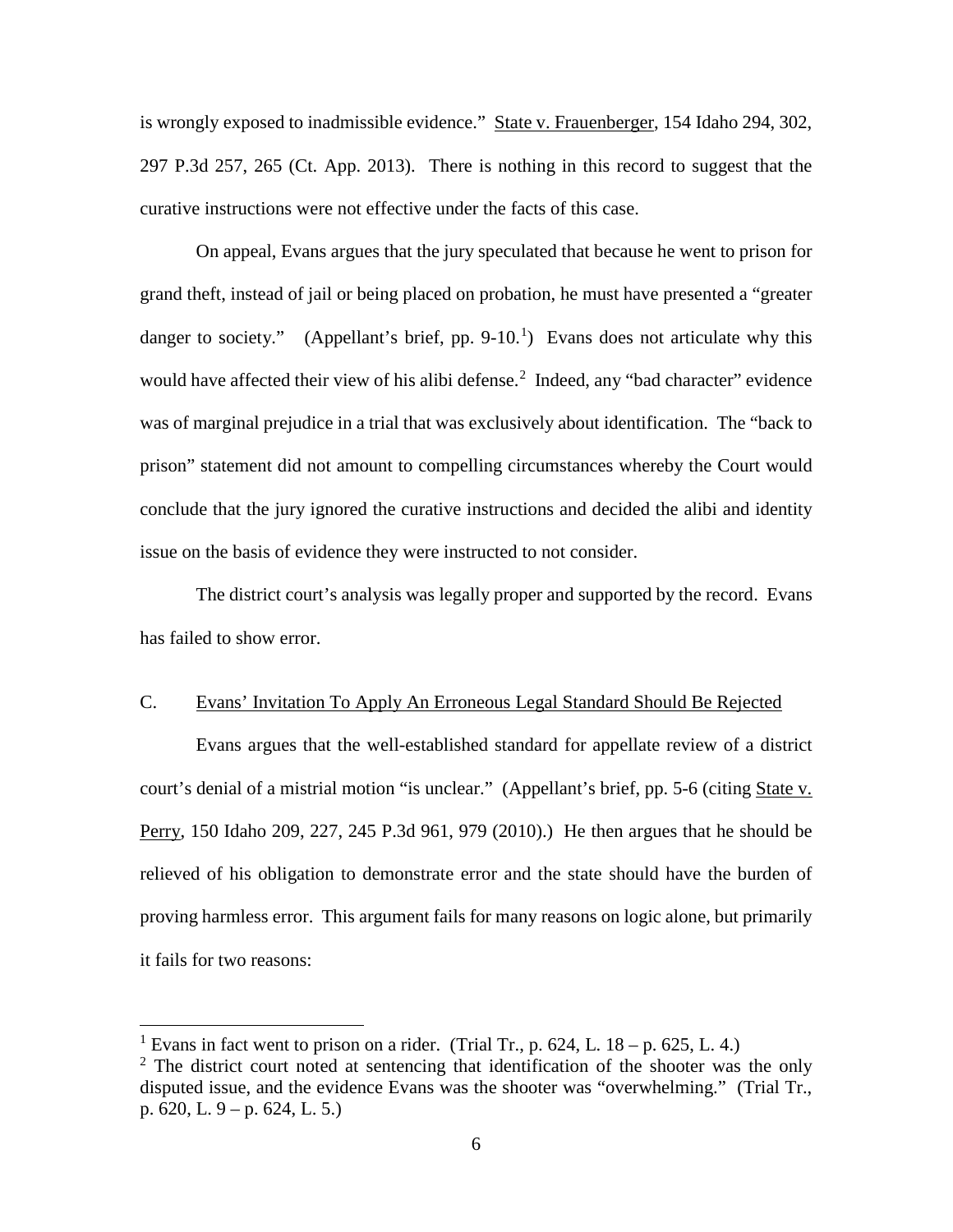First, there is no mention of mistrial in the Perry opinion. Simply stated, the case does not address appellate review of mistrial rulings at all. The claim that the opinion renders a standard irrelevant to resolution of the case "unclear" is dubious, at best.

Second, Evans is essentially asking this Court to determine that the state has the burden of proving correct the district court's ruling that the "back to prison" statement did not deprive him of a fair trial. Such a standard runs directly contrary to the well-established rule that decisions of the lower court are entitled to a presumption of regularity and validity. State v. Wolfe, 158 Idaho 55, 61, 343 P.3d 497, 503 (2015) (citing Burge v. State, 90 Idaho 473, 478, 413 P.2d 451, 454 (1966); State v. Mason, 102 Idaho 866, 869, 643 P.2d 78, 81 (1982)); State v. Mundell, 66 Idaho 297, 304, 316, 158 P.2d 818, 820, 825 (1945); Parke v. Raley, 506 U.S. 20, 29 (1992)). This presumption is why an appellant has the burden of proving error. See, e.g., Garcia v. Pinkham, 144 Idaho 898, 899, 174 P.3d 868, 869 (2007). Because the district court has already determined that Evans' trial was not rendered unfair by the statement, the state and this Court may rely on the correctness of that determination unless and until Evans demonstrates it to be erroneous. As set forth above, he failed to do so. His argument that he should carry no such burden is meritless.

# II. Evans Has Failed To Show An Abuse Of Sentencing Discretion

In imposing sentence, the district court reviewed the facts of the case which, very fortuitously, were not a first-degree murder (Trial Tr., p. 620, L.  $9 - p$ , 628, L. 21); applied the relevant legal standards (Trial Tr., p. 628, L.  $22 - p$ . 633, L. 9); and concluded that the maximum sentence should not be imposed because some period of parole would best serve the goals of sentencing (Trial Tr., p. 633, Ls. 10-24). The district court then imposed a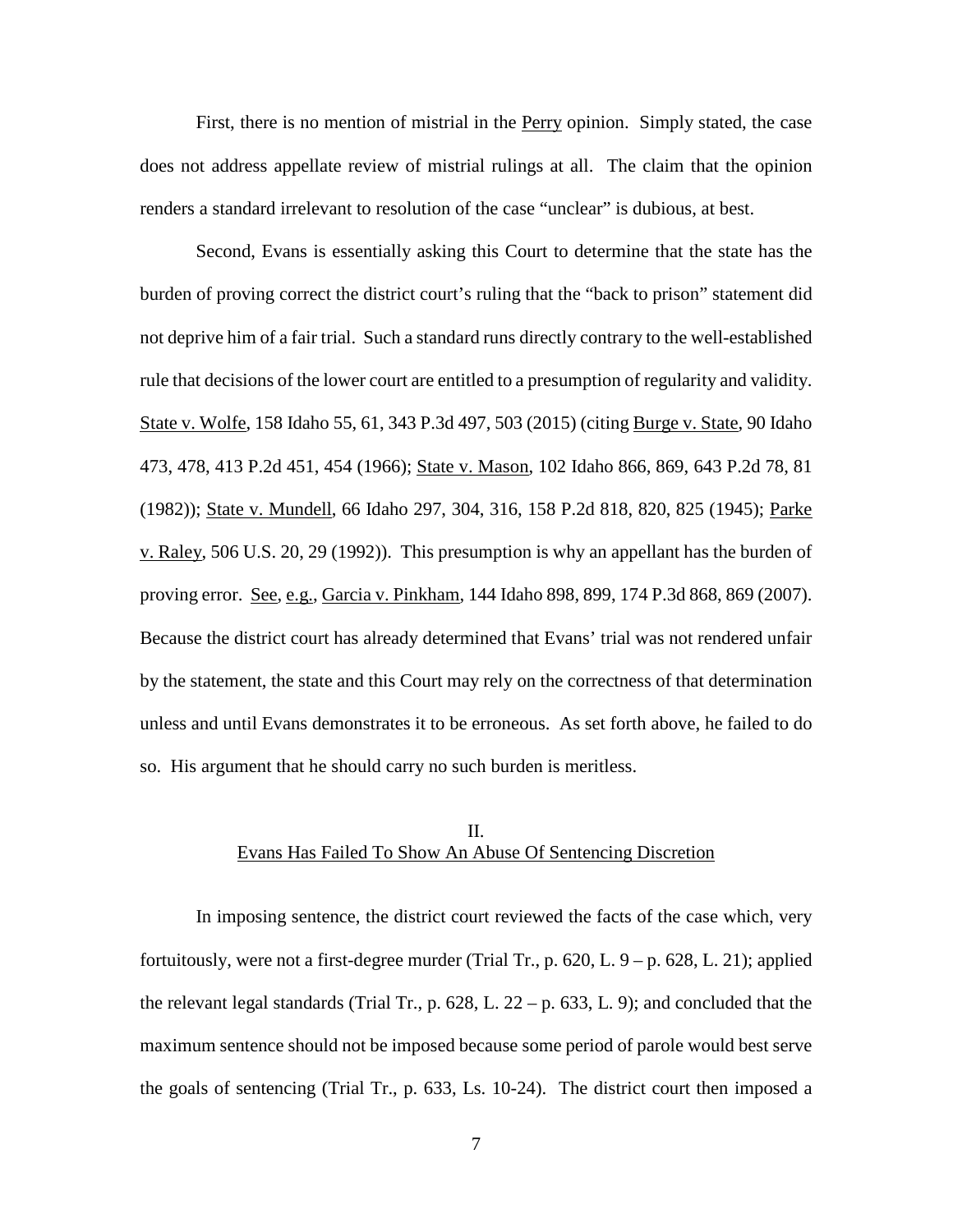sentence of 35 years with 30 years determinate. (Trial Tr., p.  $633$ , L.  $25 - p$ .  $634$ , L. 8.) The district court's order denying Evans's Rule 35 motion follows the same pattern. (Supp. R., pp. 14-21.)

On appeal Evans argues that when imposing sentence the district court "failed to give proper weight and consideration" to his family support and ability to hold a job, which he contends were mitigating factors. (Appellant's brief, pp. 11-12.) He contends that the district court "failed to give proper weight and consideration" to his "Certificate of Appreciation" for having no disciplinary reports and support from extended family in denying his motion for leniency. (Appellant's brief, pp. 13-14.) Evans put three bullets into his ex-wife and the mother of one of his sons in a premediated attempt to murder her. His family support, ability to hold a job, and "Certificate of Appreciation" really don't mitigate that.

#### **CONCLUSION**

The state respectfully requests this Court to affirm the judgment and order denying the Rule 35 motion.

DATED this 8th day of January, 2019.

 /s/ Kenneth K. Jorgensen KENNETH K. JORGENSEN Deputy Attorney General